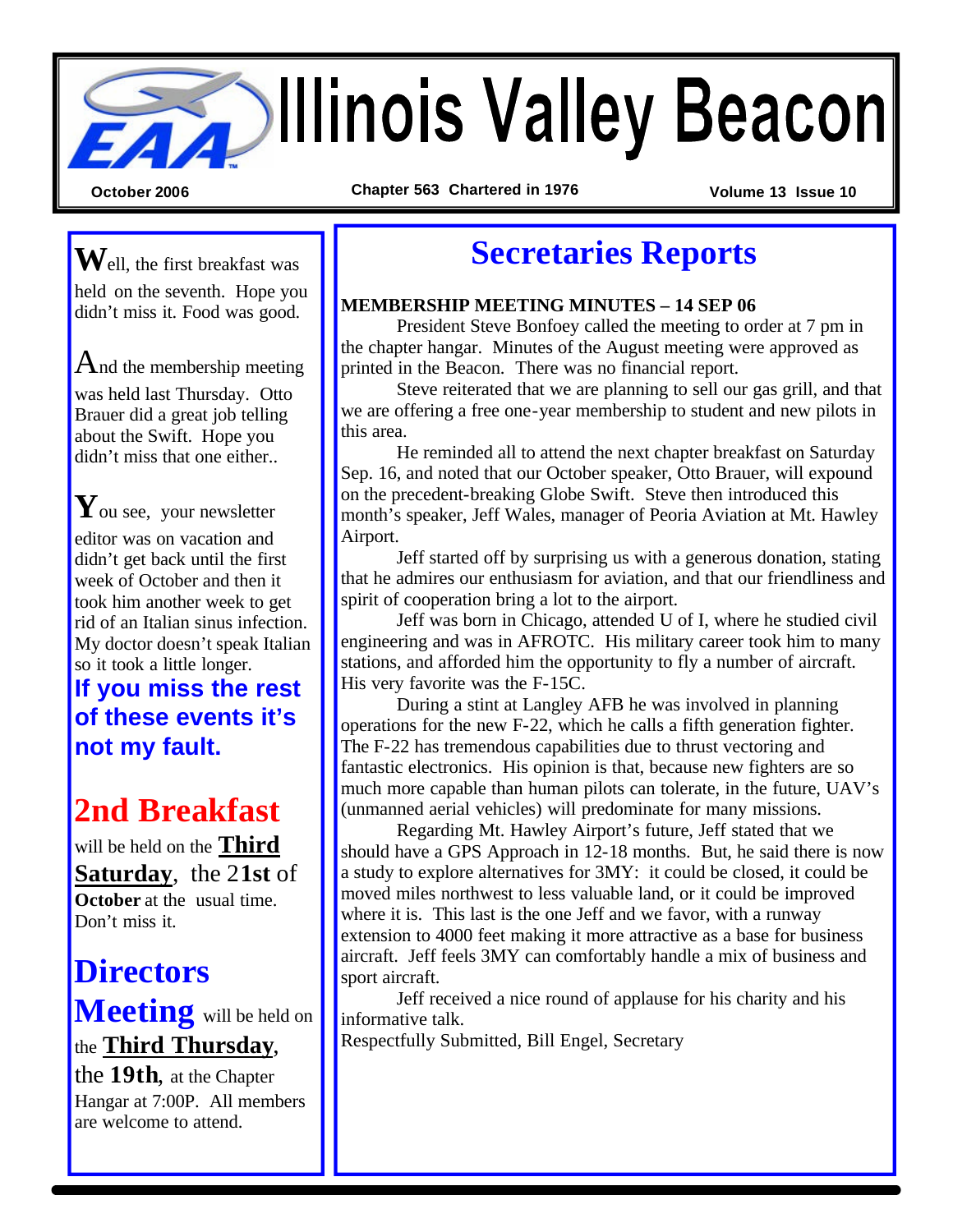#### **BOARD MEETING MINUTES – 21 SEP 06**

President Steve Bonfoey called the meeting to order at 7 pm in the chapter hangar. Minutes of the August meeting were approved as printed. The finances for August were approved as emailed to directors. The secretary will prepare acknowledgements for several recent donations.

The **Budget Committee**, consisting of Steve and Treasurer Pilon, gave us a preliminary look at their recommendations for the 2007 Budget, which will be voted on by the membership at the November meeting.

On **Membership**, it was noted that flyers have been distributed to nearby FBOs regarding our offer of free one-year memberships to new pilots. Several leads have been uncovered.

It was noted that the October membership meeting will see nominations for 2007 directors, and the program will be on the Globe Swift, by Otto Brauer. November's meeting will have the elections, a vote on the new budget, and the program will be Randy Africano, advising on buying/selling aircraft. Due to Randy's tight schedule, the November meeting is moved to Wednesday, November 8.

Again this year, because of our Holiday Luncheon, there will be no December meeting.

**Properties & Safety**. Thanks to the efforts of Jerry Pilon, Caterpillar has donated to the chapter an overhead projector, which will come in very handy for presentations at our meetings.

**Public Relations**. The secretary will contact Oshkosh about suggestions for a chapter brochure to be placed in racks around town.

**Special Events**. Chairman Sam Sisk reported that the annual chili potluck for airport tenants & friends would be held Sunday Oct. 29, around 4pm in the FBO shop.

The **Nominating Committee** has met, and gave us some preliminary indications of their thoughts. Their recommendations will be ready before the October meeting.

There was one item of **New Business**. We decided to auction off a pair of donated musical show tickets. Your secretary will publicize this. Respectfully Submitted, Bill Engel, Secretary

# **Heads Up**

Clear your calendars for the November

membership meeting and note: **It will** 

## **not be on the second Thursday. The meeting will be on the second Wednesday, the 8th of November.**

The special speaker for the evening will be Randy Africano and his subject will be "Buying and Selling airplanes."

Randy has a lot of experience in this area and I'm sure we will all get some good tips on how to play the game.

Next months newsletter will remind you again of the change in meeting nights. Habits are hard to break but, mark your calendar for this one. The last talk Randy gave on the OSF helicopter fleet was a sellout and I wouldn't want you to show up on the wrong night.

#### **2006 Chapter 563 Officers**

President: Steve Bonfoey, 4620 W. Hetherwood Dr. Peoria, IL. 61615, Ph. 692-6272 bonfoeys@sbcglobal.net Vice President: Al Phipps, 6305 Suffolk Dr., Peoria, IL, 61615, Ph. 693-2943 eli2arl@aol.com Treasurer: Jerry Pilon, 110 WindRidge Dr., Washington, IL 61571, Ph. 745-1139 pilongt@hotmail.com Secretary: Bill Engel, 7114 N. Willow Bend Pt., Peoria, IL. 61614, Ph. 691-6466 engelwk@mtco.com Newsletter/Web Editor: Morrie Caudill, 5320 N. Sherbrook Ln., Peoria, IL. 61614, Ph. 691-3613 flyvfr@insightbb.com Technical Advisor: Al Lurie, 605 E. Armstrong Avenue, Peoria, IL. 61603, Ph. 682-1674 Young Eagles: Morrie Caudill, 5320 N. Sherbrook Ln., Peoria, IL. 61614, Ph. 691-3613 flyvfr@insightbb.com Flight Advisor: Jim Hannemann, 1404 Miller St., Washington, IL. 61571, Ph. 444-4062 jrhannemann@aol.comm Flight Advisor: Sam Sisk, 7214 W. Legion Hall Rd., Dunlap, IL. 61525, Ph. 243-5729 sesisk@mtco.com Flight Advisor: Ron Wright, 616 Kerfoot, East Peoria, IL. 61611, Ph. 694-1527 e-mail wright.ronald1@mcleodusa.net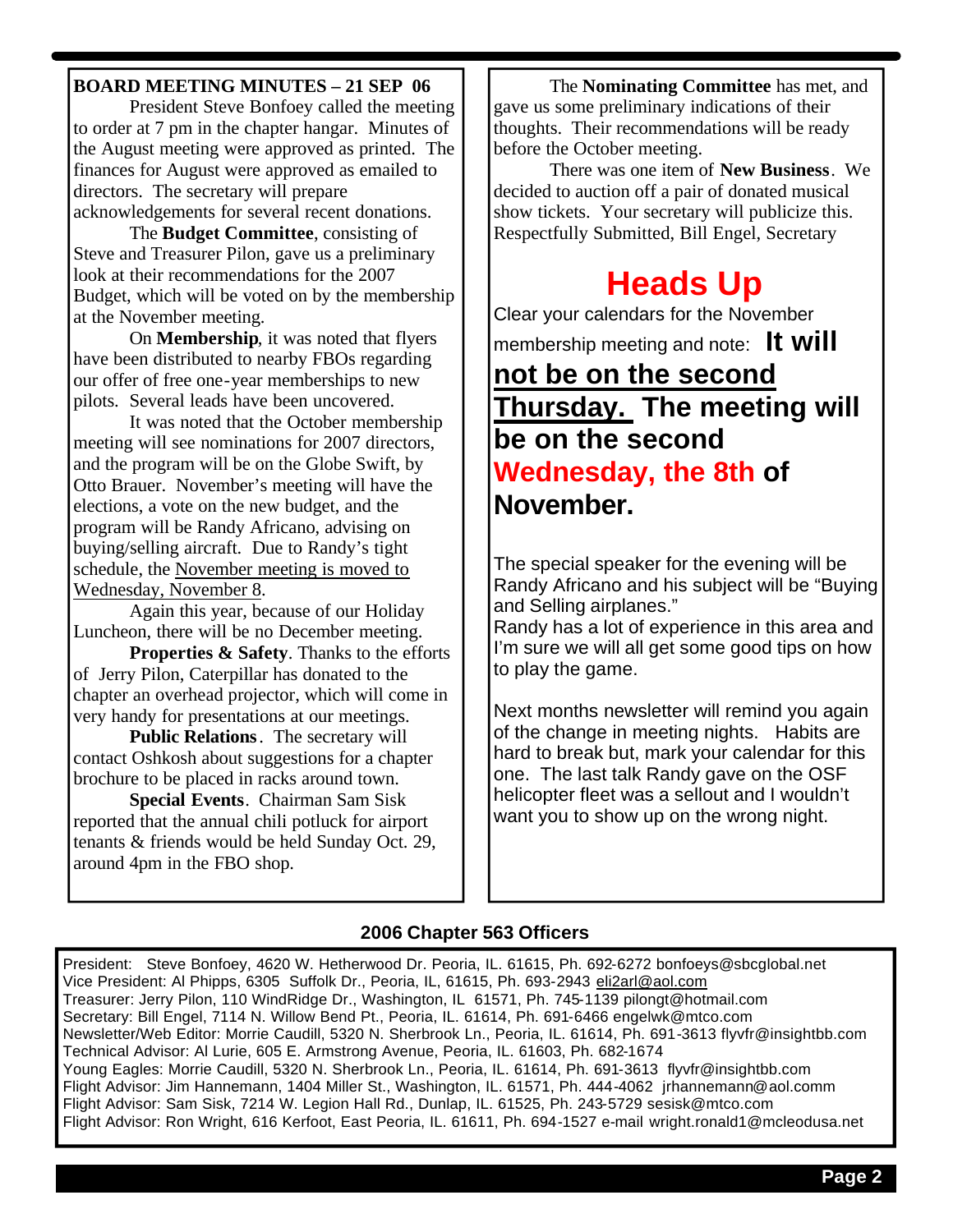| Calendal of Events 2000 |                 |                                      |                                     |
|-------------------------|-----------------|--------------------------------------|-------------------------------------|
| <b>Breakfasts</b>       |                 | <b>Membership</b><br><b>Meetings</b> | <b>Directors</b><br><b>Meetings</b> |
| <b>January</b>          | <b>7</b> and 21 | 12                                   | 19                                  |
| February                | 4 and 18        | 9                                    | 16                                  |
| <b>March</b>            | 4 and 18        | 9                                    | 16                                  |
| <b>April</b>            | 1 and 15        | 13                                   | 20                                  |
| <b>May</b>              | <b>6 and 20</b> | 11                                   | 18                                  |
| <b>June</b>             | 3 and 17        | 8                                    | 15                                  |
| <b>July</b>             | 1 and 15        | 13                                   | 20                                  |
| <b>August</b>           | 5 and 19        | 10                                   | 17                                  |
| <b>September</b>        | 2 and 16        | 14                                   | 21                                  |
| October                 | <b>7 and 21</b> | 12                                   | 19                                  |
| <b>November</b>         | <b>4 and 18</b> | 8                                    | 16                                  |
| <b>December</b>         | 2 and 16        | 14                                   | 21                                  |
|                         |                 |                                      |                                     |

## **Calendar of Events 2006**

**Speakers/Presentations/Activities:**

**January - Pat Berres, Born Paint Touch up painting**

**February - Adama Almond will talk about crashing his C-150.**

- **March Dale Lindstrom and Jody Witmeyer (Kewanee Airport) will talk about the**
- **April Charter Members Anniversary Party**

**May —Russ Talbot, Claims Adjustor**

**June — Paul Heintz (Prairie Air Museum)**

**July — Randy Africano, OSF helicopters**

**August – Annual Picnic**

**September- Jeff Whales**

**October- Otto Brauer**

**November- Randy Africano Buying and selling airplanes**

**December- Christmas Dinner**